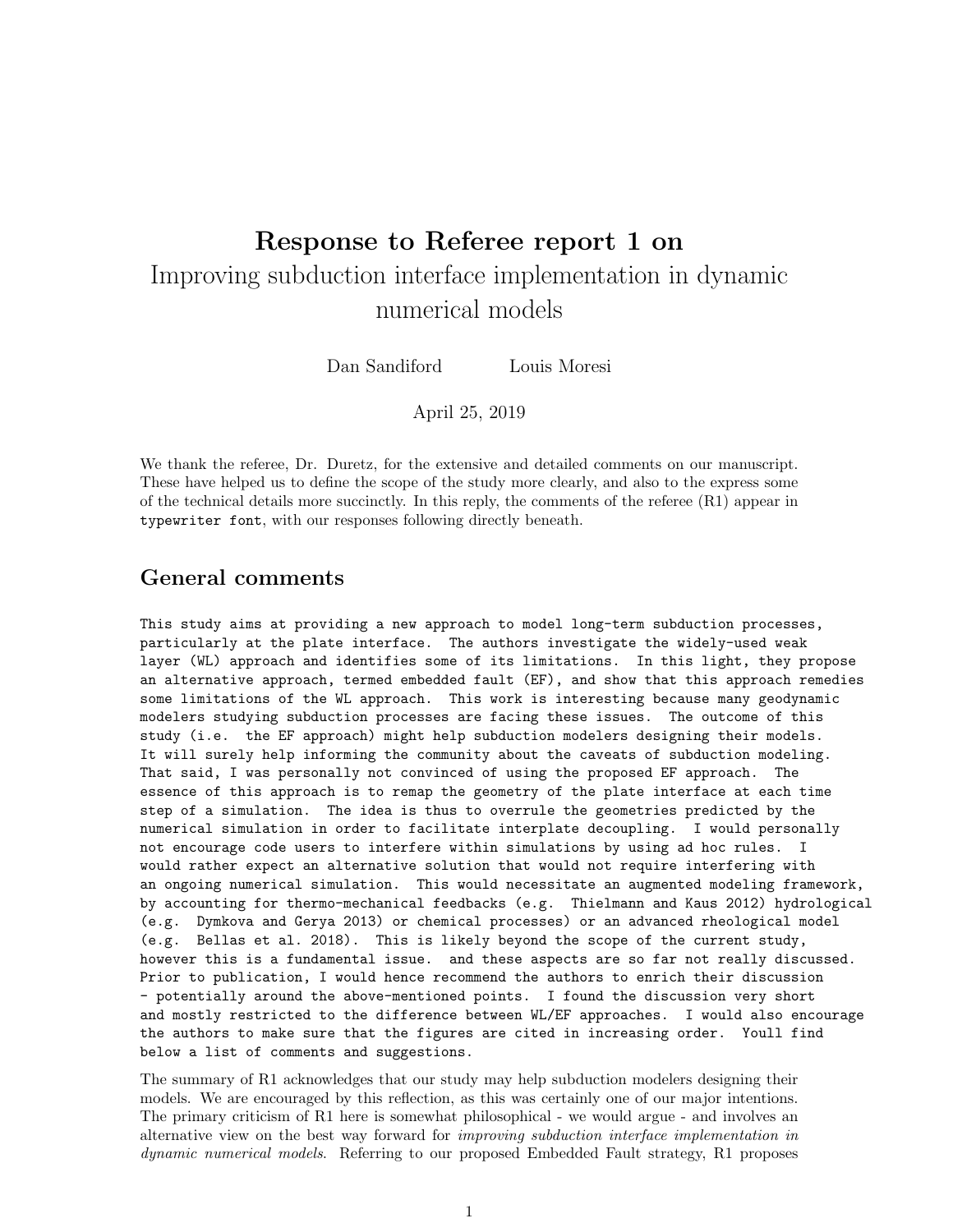'an alternative solution that would not require interfering with an ongoing numerical simulation. This would necessitate an augmented modeling framework, by accounting for thermo-mechanical feed-backs, hydrological or chemical processes) or an advanced rheological model...'

R1 advocates the development of a more self-consistent approach to modelling the subduction interface, in which a range of feed-back mechanisms, including hydrological processes are implemented. In response, we simply suggest that there are valid reasons for pursuing both strategies. The suggestion of R1 likely involves significant increase in the complexity of models. Moreover, it is not clear that such as strategy is presently capable of allowing long-term, stable, buoyancydrive subduction to operate. In cases where the aim of the subduction model is to understand, for instance, the long-term dynamics of the slab, such complexity may be undesirable. In other words, where a deliberately simplified representation of the subduction interface is desirable.

We also point out that the WL approach generally represents an ad hoc strategy, rather than an attempt to directly model the complex (multi) physics of the subduction interface zone. Given the ad hoc nature of WL implementations, it seems sensible to at least develop a more thorough understanding of the behavior and characteristics of that approach. This is precisely what our study intends to do.

The points we have briefly covered here have been integrated into the revised manuscript, particularly in Section 3.

## Specific comments

#### p.1 l. 8 - What is 'fully dynamic'?

This term has been used in the literature to refer to a numerical subduction model driven only by internal buoyancy forces, rather than being additionally forced by velocity boundary conditions. In a number of places we have simplified to this phrase to 'dynamic models'. The term fully dynamic is clarified in Section 4.1.

What are the requirements for a model to be 'fully dynamic'?

See previous comment.

p.2 l.5 - 'geodyanamics'

Typo fixed.

p.3 l. 15 - What is 'full thermal modelling'? How can a thermal model be 'full'?

The word 'full' was unintended here, now corrected.

p.5 l.9 - 'an solution'

Typo fixed

p.5 l.11 & p.5 l.25 - brackets around citation,

Syntax fixed

p.5 l.26 - a more important issue is when the interface locally thins out and becomes unresolved

We agree that this is an important issue. We discuss this in Section 6.

p.5 l.31 - ?

Syntax fixed.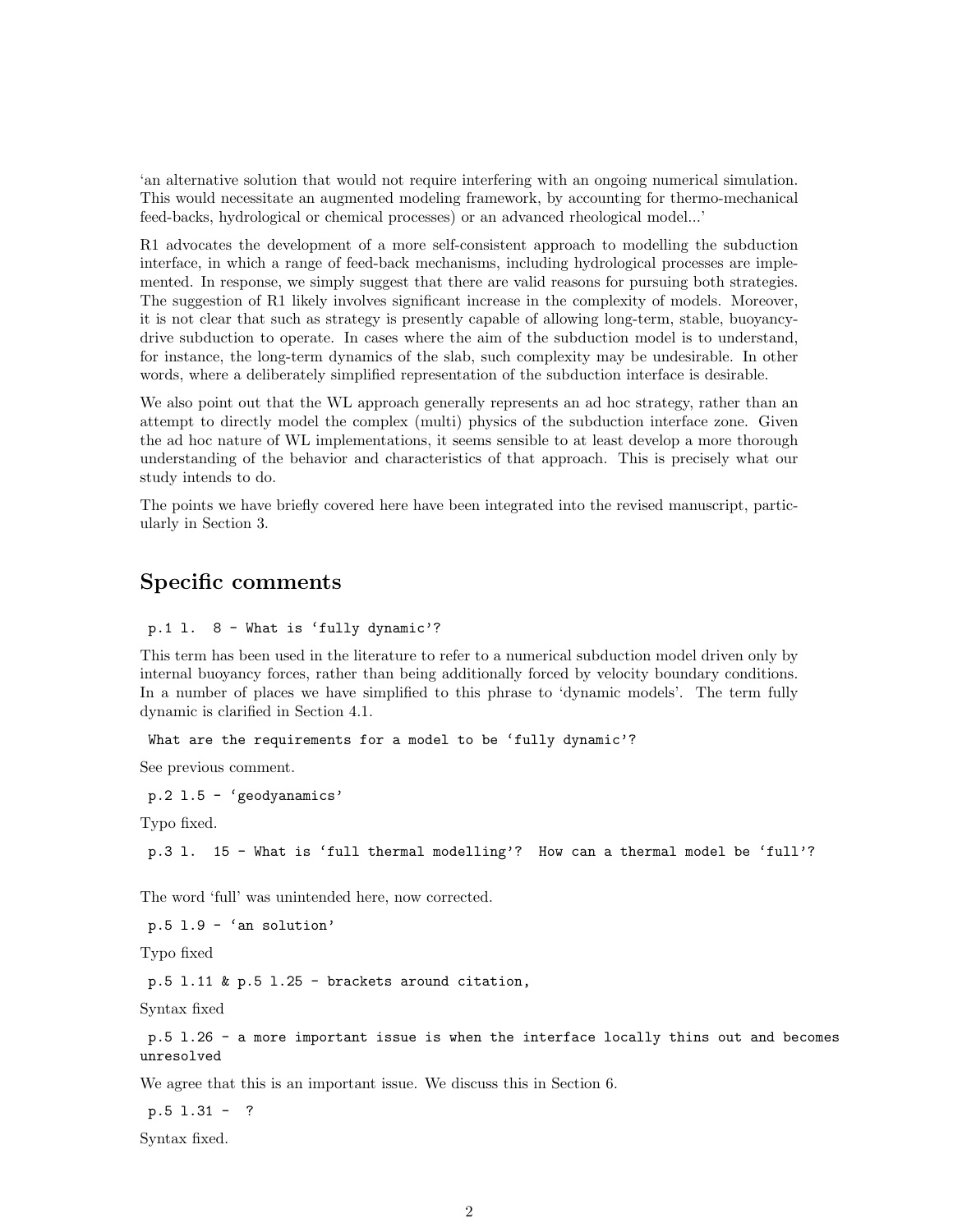

Figure 1: Vertical coordinate shows the vertical node number, for a 192 node mesh, with 192 being the surface node. Horizontal coordinate shows the element size. Blue line show the vertical element size in our highest resolution model.

## figure 1 caption: The layer representing the subduction interface appears to have viscosity variations (top-left) while it is described as having a constant linear viscosity.

The rheology associated with the weak layer is merged with the background (plate/mantle) rheology at a significant distance (800 km) away from the trench on the subducting plate. The main reason for doing this is so that the weak layer does not extend all the way to the spreading ridge. This has been clarified in section 4.1. We think it is still appropriate to refer to the subduction interface as having a constant viscosity.

#### Is figure 1 relevant at all, I dont see it called in the text?

Figure 1 has been significantly changed and is now referred to in the main text. We think that it is relevant to provide context for the type of simulations we are discussing, as well as to clarify some of the SZ terminology that is used throughout the paper.

#### p.6 l.15 - psuedo-brittle

Typo fixed.

#### p.6 l.24- what function you use to refine the mesh?

Given a initial mesh with N uniformly spaced nodes  $(y_i)$ , we shift the nodes to new locations  $(y'_i)$ using an normalised exponential function:

$$
y_i' = (y_i - 1)e^{\lambda(\bar{Y}_i^2 - 1)} + 1
$$

Where  $\bar{Y}_i$  is the normalised position

$$
\bar{Y}_i = \frac{-y_i - y_N}{y_N - y_0}
$$

The constant  $\lambda = 0.7$ . Fig. 1 shows the element spacing based on this function.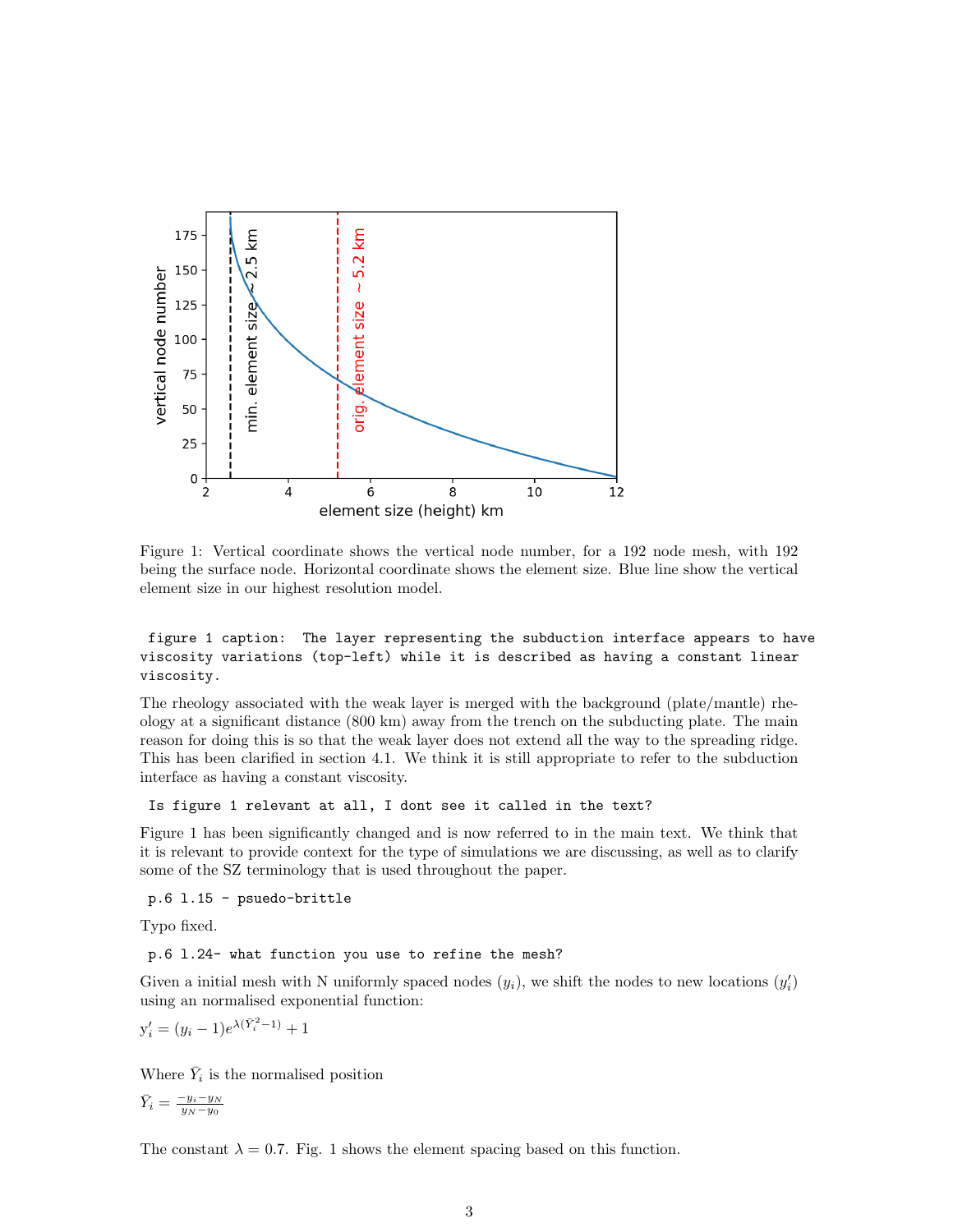p.6 l.24-what is the horizontal resolution?

All models have an aspect ratio of 5 which is reflected in the mesh resolution. So the highestresolution models (192 elements in vertical dimension) have 960 elements in the horizontal dimension.

p.6 l.30 - on all side

Clarified.

p.6 l.33-34 - not clear whether left and right hand side wall are treated similarly.

The left and right hand side wall have the same boundary condition, this has been clarified.

figure 2 caption: Since you mention normal velocity to be zero at boundaries, you may also add that the tangential shear stress is zero.

We have added this information, and fixed some typos in the Figure 2 caption.

p.7 l.3 - 'Past studies...' I would add references or delete this statement.

Statement deleted.

p.7 l.8 - 'Throughout this study...' this sentence reads weird or incomplete.

This section has been rewritten.

p.8 l.1 - 'In this chapter' - is this part of a thesis or report?

Fixed this mistake.

p.8 l.4 - Fig. 8 is called right after Fig. 3

Removed this figure reference.

From Section 4.3 and Figure 3 caption, it is not entirely clear what the principle of EL is. Do you mean that: (1) you pre-define a channel geometry that will remains constant during model evolution (2) you remap, at each timestep, material types based on their relative position of the particles with regard to the channel? If yes, please state it clearly.

We mean  $(2)$ . Section 4.3 and Figure 3 caption have been largely re-written to make this clearer.

p.8 l.7 'In a number of previous studies...' Do you mean variations in space or time? No sure whether the referencing is sound.

Primarily we mean spatially. We cannot say with certainly whether temporal variations are present in the studies we refer to, as this level of detail is not provided.

p. 10 l. 20 'effected'

Typo fixed.

p. 10 l. 21 'these feature'

Typo fixed.

p. 10 from 1. 25 on. Better write  $W_{\min}$  instead of  $W_{m}$ in. Same for 'max' and 'init'

Fixed.

p. 10 l.30 please add a scale on this figure

This figure has been updated with a scale.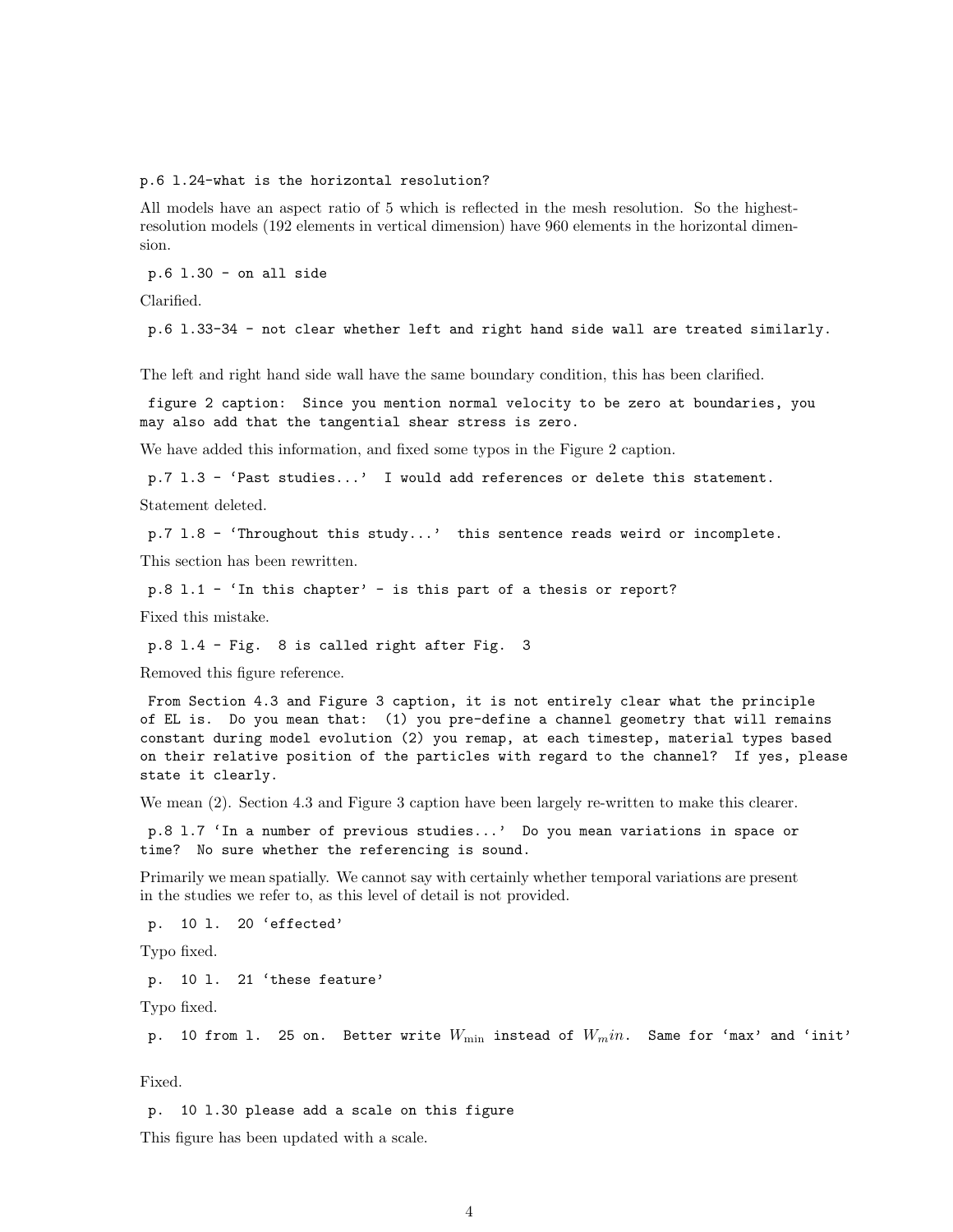### p. 10 l.30 'physically inconsistent' do you mean geologically irrelevant? Is this so irrelevant by the way?

We mean, in a qualitative way, geologically irrelevant. The morphology shown in Figure 7. (to which p. 10 l.30 alludes) is dissimilar to current subduction zones on earth. One could make the argument that the extremely long forearc region (∼ 500 km) is also seen in some flat slabs settings (although arc volcanoes may not actually be present in those regions). However flat slabs usually have a subduction hinge with relatively normal curvature, whereas at greater distance from the trench the slab dip reduces and the curvature changes sign. In contrast, the model shown in Fig 7b, the length of the forearc is due to the extremely low curvature, but there is no slab dip reduction (flattening).

#### p 10. l.34 - how would a free surface affect this behaviour?

While a free surface is likely to change some aspects of subduction dynamics, the variation in interface thickness - seen in the WL approach - would still be expected as the argument relating to variation in volume flux remains the same. We cannot guarantee that a model with a free surface would behave identically when the interface is not allowed to thicken (e.g. as in Fig 7 b).

figure 6 caption: what are red and black dashed lines? Which model is depicted here? The model presented in Fig. 7a or 7b?

Figure caption has been updated. The model depicted here is the same as in Fig.1a and Fig. 1b. (in the revised manuscript). This has been noted in the caption as well.

p.12 l.10 - reduce the amount the transient adjustment

We're unsure what the comment is.

```
p.12. 1.16 - 'One advantage
```

```
of the EF approach is that it offers improved precision in determining the thickness of
the subduction interface.' This is confusing, I thought the EL approach was aiming
at imposing this thickness. How can it help to determine a thickness when it already
imposes it?
```
Yes, by imposing a maximum and minimum thickness, we gain precision in the knowledge of its thickness, don't we?

p.12 1.17 - 'Such precision will be important for studying highly pressure- and temperature-sensiti processes, such as metamorphism and melting near the slab top.' Well, sure. This new parameterization will pre-define everything related to it.

See previous comment.

figure 7: very difficult to appreciate the dimensions, a scale is missing. What is the grey line? I think the notion of 'physically-consistent subduction morphology' does not make sense.

Figure 7 has been substantially updated along with the caption. We have also incorporated R1's suggestion on 'physically-consistent subduction morphology', both here and in the main text.

figure 8: How is this MDD monitored? Do you measure the stress differences across the plate interface?

The MDD is monitored by evaluating the vertical component of the velocity at a distance 5 km above the top of the slab (in a slab-normal sense). The vertical velocity clearly reveals the location of the onset of coupling.

figure 9: do you use the same scale in x and y? figure 9 caption: 'effected' Figure 9 has been updated and typo fixed.